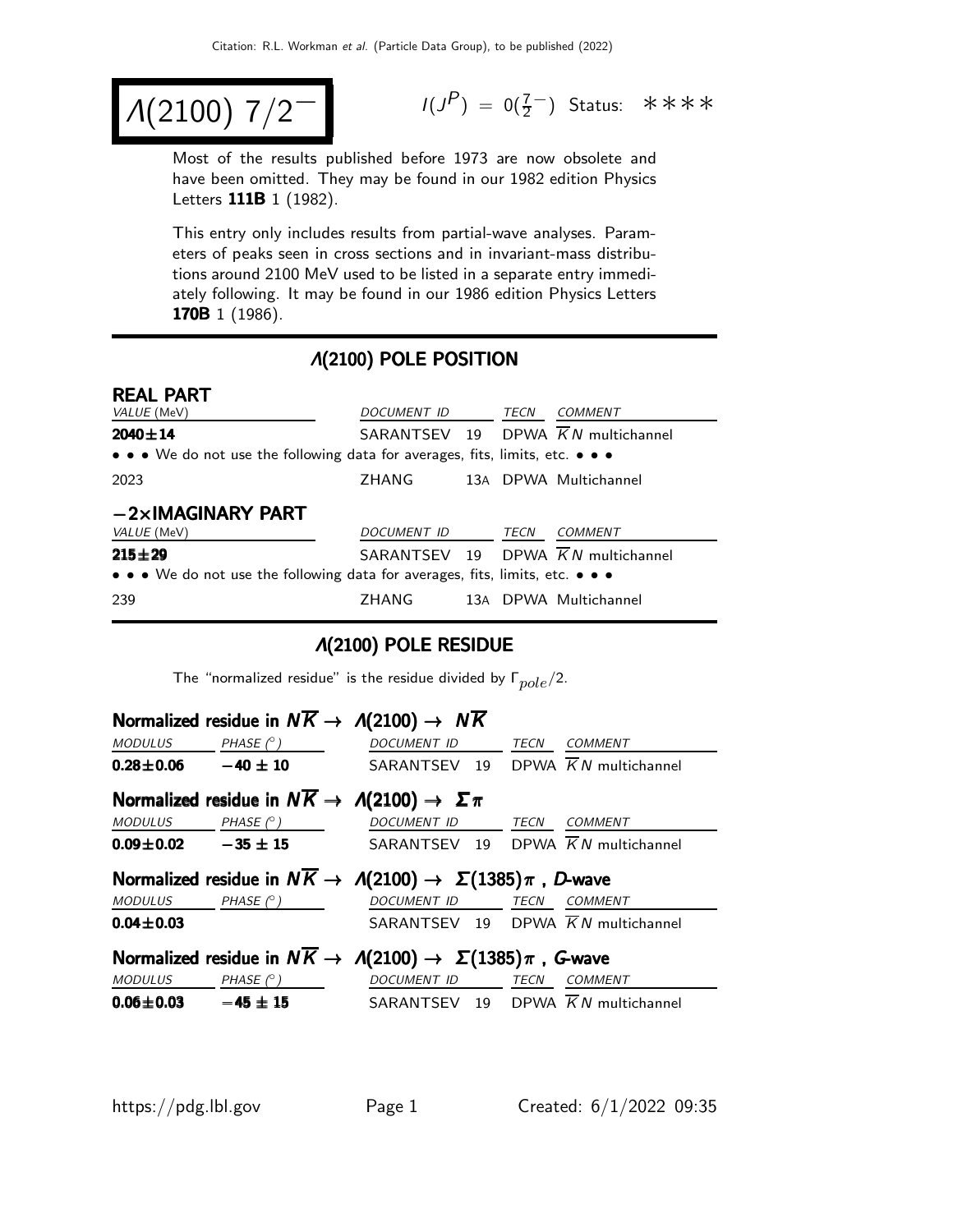|                 |                  | Normalized residue in $N\overline{K} \to \Lambda(2100) \to N\overline{K}^*(892)$ , S=3/2, D-wave |                     |
|-----------------|------------------|--------------------------------------------------------------------------------------------------|---------------------|
| <i>MODULUS</i>  | PHASE $(^\circ)$ | DOCUMENT ID                                                                                      | <i>TECN COMMENT</i> |
| $0.11 \pm 0.06$ | $-30 \pm 30$     | SARANTSEV 19 DPWA $\overline{K}N$ multichannel                                                   |                     |

# Λ(2100) MASS

| VALUE (MeV)                                                                   | DOCUMENT ID                                                  |    | TECN | COMMENT                                        |
|-------------------------------------------------------------------------------|--------------------------------------------------------------|----|------|------------------------------------------------|
| 2090 to 2110 (≈ 2100) OUR ESTIMATE                                            |                                                              |    |      |                                                |
| $2090 \pm 15$                                                                 | SARANTSEV 19                                                 |    |      | DPWA $\overline{K}N$ multichannel              |
| $2086 + 6$                                                                    | ZHANG                                                        |    |      | 13A DPWA Multichannel                          |
| $2104 + 10$                                                                   | GOPAL 80                                                     |    |      | DPWA $\overline{K}N \rightarrow \overline{K}N$ |
| $2106 + 30$                                                                   | DEBELLEFON 78 DPWA $\overline{K}N \rightarrow \overline{K}N$ |    |      |                                                |
| $2110 \pm 10$                                                                 | <b>GOPAL</b>                                                 |    |      | 77 DPWA $\overline{K}N$ multichannel           |
| $2105 + 10$                                                                   | HEMINGWAY 75 DPWA $K^- p \rightarrow \overline{K} N$         |    |      |                                                |
| $2115 \pm 10$                                                                 | KANE 74                                                      |    |      | DPWA $K^- p \to \Sigma \pi$                    |
| • • • We do not use the following data for averages, fits, limits, etc. • • • |                                                              |    |      |                                                |
| 2094                                                                          | <b>BACCARI</b>                                               | 77 |      | DPWA $K^- p \to \Lambda \omega$                |
| 2094                                                                          | DECLAIS 77 DPWA $\overline{K}N \rightarrow \overline{K}N$    |    |      |                                                |
| 2110 or 2089                                                                  | <sup>1</sup> NAKKASYAN 75 DPWA $K^ p \to A\omega$            |    |      |                                                |

# Λ(2100) WIDTH

| VALUE (MeV)                                                                   | DOCUMENT ID                                                  | TECN | <i>COMMENT</i>                                 |
|-------------------------------------------------------------------------------|--------------------------------------------------------------|------|------------------------------------------------|
| 100 to 250 (≈ 200) OUR ESTIMATE                                               |                                                              |      |                                                |
| $290 \pm 30$                                                                  |                                                              |      | SARANTSEV 19 DPWA $\overline{K}N$ multichannel |
| $305 + 16$                                                                    | ZHANG 13A DPWA Multichannel                                  |      |                                                |
| $157 + 40$                                                                    | DEBELLEFON 78 DPWA $\overline{K}N \rightarrow \overline{K}N$ |      |                                                |
| $250 + 30$                                                                    |                                                              |      | GOPAL 77 DPWA $\overline{K}N$ multichannel     |
| $241 + 30$                                                                    | HEMINGWAY 75 DPWA $K^- p \rightarrow \overline{K} N$         |      |                                                |
| $152 + 15$                                                                    | KANE                                                         |      | 74 DPWA $K^- p \rightarrow \Sigma \pi$         |
| • • • We do not use the following data for averages, fits, limits, etc. • • • |                                                              |      |                                                |
| 98                                                                            | BACCARI                                                      |      | 77 DPWA $K^ p \rightarrow A\omega$             |
| 250                                                                           | DECLAIS 77 DPWA $\overline{K}N \rightarrow \overline{K}N$    |      |                                                |
| 244 or 302                                                                    | <sup>1</sup> NAKKASYAN 75 DPWA $K^- p \to \Lambda \omega$    |      |                                                |

# Λ(2100) DECAY MODES

|              | Mode                                                         | Fraction $(\Gamma_i/\Gamma)$ |
|--------------|--------------------------------------------------------------|------------------------------|
| $\Gamma_1$   | $N\overline{K}$                                              | $25 - 35 \%$                 |
| $\Gamma_2$   | $\Sigma \pi$                                                 | $\sim$ 5 %                   |
| $\Gamma_3$   | $\Lambda$ η                                                  | $<$ 3 %                      |
| $\Gamma_4$   | $\equiv$ K                                                   | $<$ 3 %                      |
| $\Gamma_{5}$ | $\Lambda \omega$                                             | <8%                          |
|              | $\Gamma_6$ $\Sigma(1385)\pi$ , <i>D</i> -wave                |                              |
|              | $\Gamma$ <sub>7</sub> $\Sigma$ (1385) $\pi$ , <i>G</i> -wave | $(1.0 \pm 1.0)$ %            |
|              | $\Gamma_8$ $N\overline{K}^*(892)$                            | 10-20 %                      |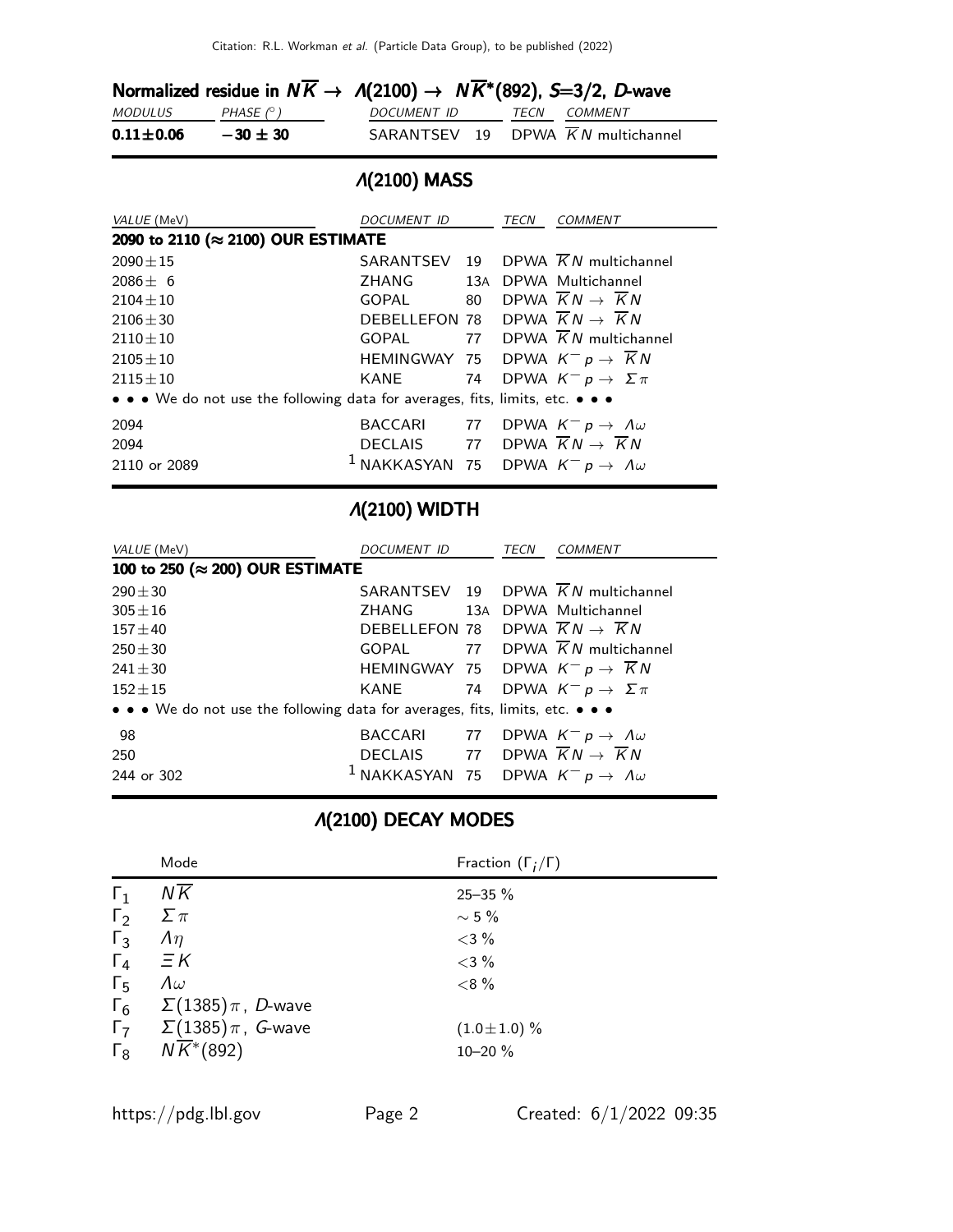Citation: R.L. Workman et al. (Particle Data Group), to be published (2022)

| Γq                | $N\overline{K}$ *(892), S=3/2, D-wave | $(4.0 \pm 2.0)$ % |
|-------------------|---------------------------------------|-------------------|
| $\Gamma_{10}$     | $NK^*(892)$ , $S=1/2$ , G-wave        |                   |
| $\mathsf{F}_{11}$ | $NK*(892)$ , $S=3/2$ , G-wave         |                   |

# Λ(2100) BRANCHING RATIOS

See "Sign conventions for resonance couplings" in the Note on  $\Lambda$  and  $\Sigma$ Resonances.

| $\Gamma(NK)/\Gamma_{\rm total}$                                                                                            |                    |     |      | $\Gamma_1/\Gamma$                              |                   |
|----------------------------------------------------------------------------------------------------------------------------|--------------------|-----|------|------------------------------------------------|-------------------|
| VALUE                                                                                                                      | DOCUMENT ID        |     | TECN | <i>COMMENT</i>                                 |                   |
| 0.25 to 0.35 (≈ 0.30) OUR ESTIMATE                                                                                         |                    |     |      |                                                |                   |
| $0.24 \pm 0.05$                                                                                                            | SARANTSEV 19       |     |      | DPWA $\overline{K}N$ multichannel              |                   |
| $0.23 \pm 0.01$                                                                                                            | ZHANG              | 13A |      | DPWA Multichannel                              |                   |
| $0.34 \pm 0.03$                                                                                                            | <b>GOPAL</b>       | 80  |      | DPWA $\overline{K}N \rightarrow \overline{K}N$ |                   |
| $0.24 \pm 0.06$                                                                                                            | DEBELLEFON 78      |     |      | DPWA $\overline{K}N \rightarrow \overline{K}N$ |                   |
| $0.31 \pm 0.03$                                                                                                            | HEMINGWAY 75       |     |      | DPWA $K^- p \rightarrow \overline{K} N$        |                   |
| • • • We do not use the following data for averages, fits, limits, etc. • • •                                              |                    |     |      |                                                |                   |
| 0.29                                                                                                                       | <b>DECLAIS</b>     | 77  |      | DPWA $\overline{K}N \rightarrow \overline{K}N$ |                   |
| $0.30 \pm 0.03$                                                                                                            | <b>GOPAL</b>       | 77  |      | DPWA See GOPAL 80                              |                   |
| $\Gamma(\Sigma \pi)/\Gamma_{\rm total}$                                                                                    |                    |     |      | $\Gamma_2/\Gamma$                              |                   |
| <b>VALUE</b>                                                                                                               | DOCUMENT ID        |     |      | TECN COMMENT                                   |                   |
| $0.030 \pm 0.015$                                                                                                          | SARANTSEV 19       |     |      | DPWA $\overline{K}N$ multichannel              |                   |
|                                                                                                                            |                    |     |      |                                                |                   |
| $\Gamma(\Sigma(1385)\pi, D$ -wave)/ $\Gamma_{\text{total}}$                                                                |                    |     |      | $\Gamma_6/\Gamma$                              |                   |
| <b>VALUE</b>                                                                                                               | DOCUMENT ID        |     |      | TECN COMMENT                                   |                   |
| < 0.01                                                                                                                     | SARANTSEV 19       |     |      | DPWA $\overline{K}N$ multichannel              |                   |
| $\Gamma(\Sigma(1385)\pi$ , G-wave)/ $\Gamma_{\text{total}}$                                                                |                    |     |      |                                                | $\Gamma_7/\Gamma$ |
| VALUE                                                                                                                      | DOCUMENT ID        |     |      | TECN COMMENT                                   |                   |
| $0.01 \pm 0.01$                                                                                                            |                    |     |      | SARANTSEV 19 DPWA $\overline{K}N$ multichannel |                   |
| $\Gamma(N\overline{K}^*(892), S=3/2, D$ -wave)/ $\Gamma_{\text{total}}$                                                    |                    |     |      | $\Gamma$ <sub>9</sub> /Γ                       |                   |
| <b>VALUE</b>                                                                                                               | <b>DOCUMENT ID</b> |     |      | TECN COMMENT                                   |                   |
| $0.04 \pm 0.02$                                                                                                            | SARANTSEV          | 19  |      | DPWA $\overline{K}N$ multichannel              |                   |
| $(\Gamma_i \Gamma_f)^{\frac{1}{2}} / \Gamma_{\text{total}}$ in $N \overline{K} \rightarrow A(2100) \rightarrow \Sigma \pi$ |                    |     |      | $(\Gamma_1 \Gamma_2)^{\frac{1}{2}} / \Gamma$   |                   |
|                                                                                                                            |                    |     |      |                                                |                   |
| <b>VALUE</b>                                                                                                               | DOCUMENT ID        |     |      | TECN COMMENT                                   |                   |
| $+0.03 \pm 0.01$                                                                                                           | ZHANG              |     |      | 13A DPWA Multichannel                          |                   |
| $+0.12 \pm 0.04$                                                                                                           | <b>GOPAL</b>       | 77  |      | DPWA $\overline{K}N$ multichannel              |                   |
| $+0.11 \pm 0.01$                                                                                                           | <b>KANE</b>        | 74  |      | DPWA $K^- p \rightarrow \Sigma \pi$            |                   |
| $(\Gamma_i \Gamma_f)^{\frac{1}{2}} / \Gamma_{\text{total}}$ in $N \overline{K} \rightarrow A(2100) \rightarrow A \eta$     |                    |     |      | $(\Gamma_1 \Gamma_3)^{\frac{1}{2}} / \Gamma$   |                   |
| <i>VALUE</i>                                                                                                               | DOCUMENT ID        |     |      | TECN COMMENT                                   |                   |
| $-0.050 \pm 0.020$                                                                                                         | RADER              | 73  |      | MPWA $K^- p \rightarrow \Lambda \eta$          |                   |
|                                                                                                                            |                    |     |      |                                                |                   |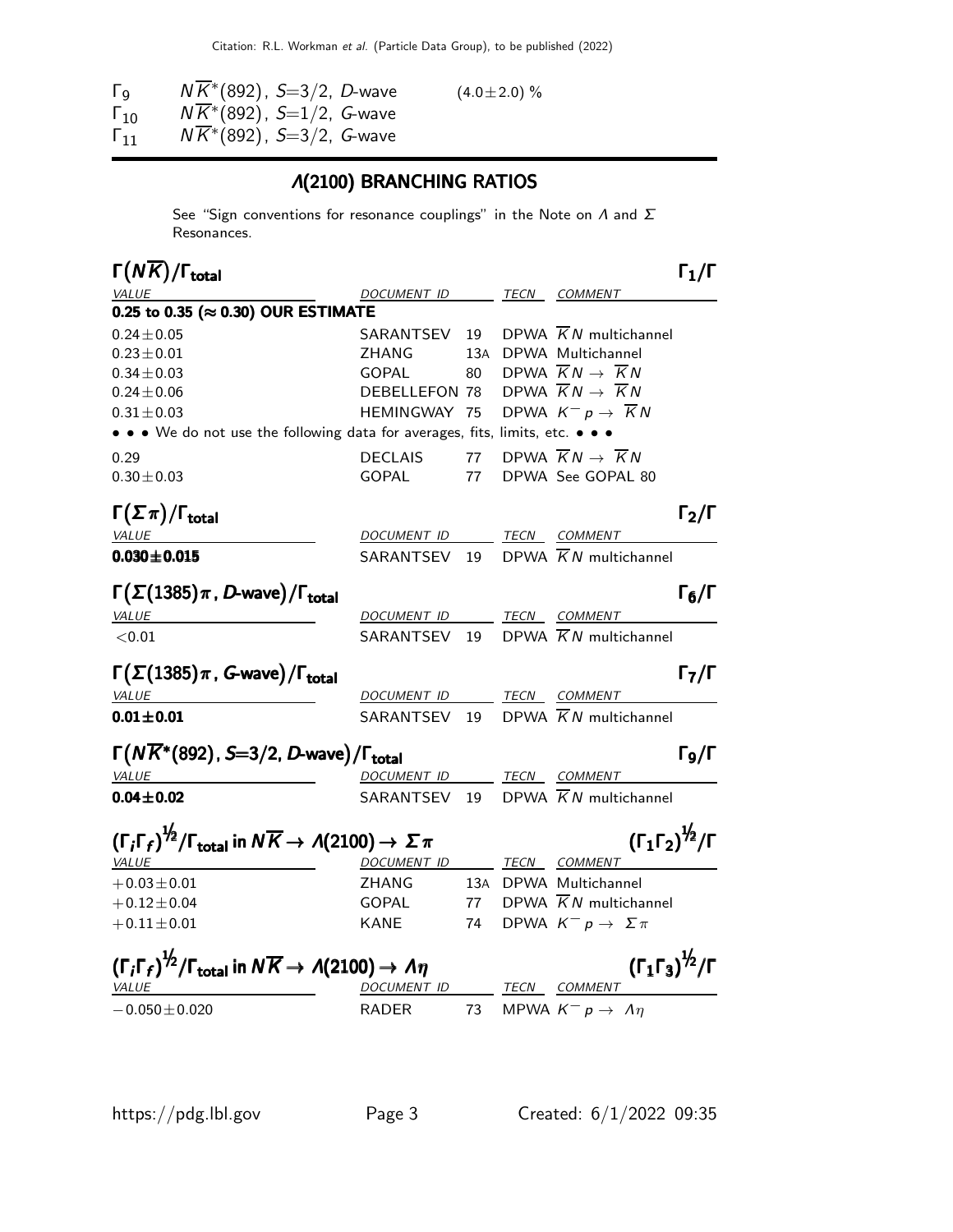| $(\Gamma_i \Gamma_f)^{\frac{1}{2}} / \Gamma_{\text{total}}$ in $N \overline{K} \rightarrow A(2100) \rightarrow \Xi K$                                                 |                                              |  | $(\Gamma_1 \Gamma_4)^{\frac{1}{2}} / \Gamma$                      |
|-----------------------------------------------------------------------------------------------------------------------------------------------------------------------|----------------------------------------------|--|-------------------------------------------------------------------|
| <b>VALUE</b><br>$0.035 \pm 0.018$                                                                                                                                     | DOCUMENT ID TECN COMMENT                     |  | LITCHFIELD 71 DPWA $K^- p \rightarrow \equiv K$                   |
| • • • We do not use the following data for averages, fits, limits, etc. • • •                                                                                         |                                              |  |                                                                   |
| 0.003                                                                                                                                                                 | MULLER                                       |  | 69B DPWA $K^-p \rightarrow \equiv K$                              |
| 0.05                                                                                                                                                                  | <b>TRIPP</b>                                 |  | 67 RVUE $K^- p \rightarrow \equiv K$                              |
| $(\Gamma_i \Gamma_f)^{\frac{1}{2}} / \Gamma_{\text{total}}$ in $N \overline{K} \rightarrow A(2100) \rightarrow A \omega$<br>VALUE                                     | DOCUMENT ID TECN COMMENT                     |  | $(\Gamma_1 \Gamma_5)^{\frac{1}{2}} / \Gamma$                      |
| $-0.070$                                                                                                                                                              | $2$ BACCARI 77 DPWA $GD_{37}$ wave           |  |                                                                   |
| $+0.011$                                                                                                                                                              | $\frac{2}{3}$ BACCARI 77 DPWA $GG_{17}$ wave |  |                                                                   |
| $+0.008$                                                                                                                                                              | <sup>2</sup> BACCARI                         |  | 77 DPWA GG <sub>37</sub> wave                                     |
| 0.122 or 0.154                                                                                                                                                        | $1$ NAKKASYAN                                |  | 75 DPWA $K^- p \rightarrow \Lambda \omega$                        |
| $(\Gamma_i \Gamma_f)^{1/2}/\Gamma_{total}$ in $N\overline{K} \to A(2100) \to N\overline{K}^*(892)$ , S=3/2, D-wave $(\Gamma_1 \Gamma_9)^{1/2}/\Gamma$<br><i>VALUE</i> | DOCUMENT ID TECN COMMENT                     |  |                                                                   |
| $+0.16 \pm 0.02$                                                                                                                                                      | ZHANG                                        |  | 13A DPWA Multichannel                                             |
| $+0.21 \pm 0.04$                                                                                                                                                      |                                              |  | CAMERON 78B DPWA $K^- p \rightarrow N \overline{K^*}$             |
| $(\Gamma_i \Gamma_f)^{1/2}/\Gamma_{total}$ in $N\overline{K} \rightarrow A(2100) \rightarrow N\overline{K}^*(892)$ , S=1/2, G-wave<br>VALUE                           | DOCUMENT ID                                  |  | $(\Gamma_1 \Gamma_{10})^{\frac{1}{2}}$ / $\Gamma$<br>TECN COMMENT |
| $-0.03 \pm 0.02$                                                                                                                                                      | ZHANG                                        |  | 13A DPWA Multichannel                                             |
| $-0.04 \pm 0.03$                                                                                                                                                      | <sup>3</sup> CAMERON                         |  | 78B DPWA $K^- p \rightarrow N \overline{K}^*$                     |

# $(\Gamma_i\Gamma_f)^{\frac{1}{2}}/\Gamma_{\text{total}}$  in  $N\overline{K} \to \Lambda(2100) \to N\overline{K}$ \*(892), S $=$ 3/2, G-wave

|                      |             |      | $(\Gamma_1 \Gamma_{11})^{1/2}/\Gamma$ |
|----------------------|-------------|------|---------------------------------------|
| <i>VALUE</i>         | DOCUMENT ID | TECN | COMMENT                               |
| $+0.08 \!\pm\! 0.02$ | 7HANG.      |      | 13A DPWA Multichannel                 |

#### Λ(2100) FOOTNOTES

 $1$  The NAKKASYAN 75 values are from the two best solutions found. Each has the  $\Lambda(2100)$  and one additional resonance  $(P_3$  or  $F_5)$ .

 $\frac{2}{9}$  Note that the three for BACCARI 77 entries are for three different waves.

 $3$  The published sign has been changed to be in accord with the baryon-first convention. The upper limit on the  $G_3$  wave is 0.03.

#### Λ(2100) REFERENCES

| 19  |               | A.V. Sarantsey et al.                                                                      | (BONN, PNPI)      |
|-----|---------------|--------------------------------------------------------------------------------------------|-------------------|
| 13A | PR C88 035205 | H. Zhang et al.                                                                            | (KSU)             |
| 86  | PL 170B 1     | M. Aguilar-Benitez et al.                                                                  | $(CERN, CIT+)$    |
|     |               | M. Roos <i>et al.</i>                                                                      | (HELS, CIT, CERN) |
| 80  |               | G.P. Gopal                                                                                 | (RHEL) IJP        |
| 78B |               | W. Cameron et al.                                                                          | (RHEL, LOIC) IJP  |
| 78  |               | A. de Bellefon et al.                                                                      | (CDEF, SACL) IJP  |
| 77  |               | B. Baccari et al.                                                                          | (SACL, CDEF) IJP  |
| 77  | CERN 77-16    | Y. Declais et al.                                                                          | (CAEN, CERN) IJP  |
|     |               | EPJ A55 180<br>82 PL 111B 1<br>Toronto Conf. 159<br>NP B146 327<br>NC 42A 403<br>NC 41A 96 |                   |